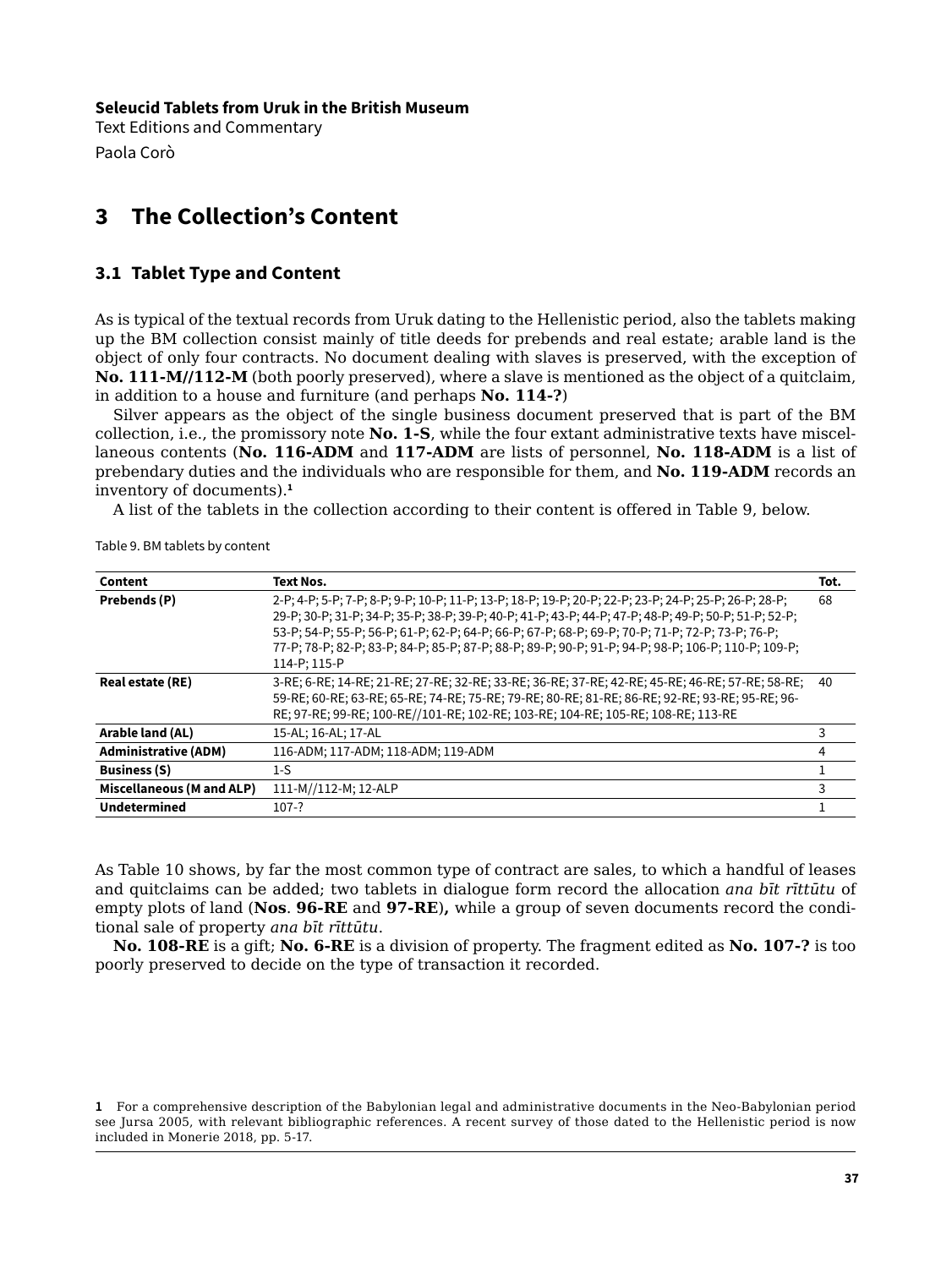Table 10. BM tablets by type

| <b>Type</b>                 | Text Nos.                                                                                                                                                                                                                                                                                                                                                                                                                                                                                                                                                                                                                                                   | Tot. |
|-----------------------------|-------------------------------------------------------------------------------------------------------------------------------------------------------------------------------------------------------------------------------------------------------------------------------------------------------------------------------------------------------------------------------------------------------------------------------------------------------------------------------------------------------------------------------------------------------------------------------------------------------------------------------------------------------------|------|
| <b>Sales</b>                | 2-P; 3-RE; 4-P; 5-P (price tablet); 7-P; 8-P; 9-P; 10-P//11-P; 12-ALP (price tablet); 13-P; 14-RE;<br>15-AL; 16-AL; 17-AL; 18-P; 20-P; 21-RE; 22-P; 23-P; 24-P; 25-P; 26-P; 27-RE; 28-P; 29-P; 30-P;<br>31-P; 33-RE; 34-P; 35-P; 36-RE; 37-RE; 38-P; 39-P; 40-P; 41-P; 42-RE; 43-P; 44-P; 45-RE; 46-RE;<br>47-P; 48-P; 49-P; 50-RE?; 52-P; 53-P; 54-P; 55-P; 56-P; 58-RE//59-RE; 60-RE; 61-P; 62-P; 63-RE;<br>64-P; 65-RE; 66-P; 68-P; 69-P; 70-P; 71-P; 72-P; 73-P; 74-RE; 75-RE; 76-P; 77-P; 78-P; 79-RE;<br>80-RE; 81-RE; 82-P; 83-P; 84-P; 85-P; 86-RE; 87-P; 88-P; 89-P; 90-P; 91-P; 93-RE; 94-P; 95-RE;<br>102-RE; 106-P; 109-P; 113-RE; 114-P; 115-P | 94   |
| Sales ana bīt rīttūtu       | 92-RE; 99-RE; 100-RE//101-RE; 103-RE; 104-RE; 105-RE                                                                                                                                                                                                                                                                                                                                                                                                                                                                                                                                                                                                        |      |
| Quitclaims                  | 57-RE; 32-RE; 111-M//112-M                                                                                                                                                                                                                                                                                                                                                                                                                                                                                                                                                                                                                                  | 4    |
| <b>Leases</b>               | 19-P; 51-P; 67-P; 98-P; 110-P;                                                                                                                                                                                                                                                                                                                                                                                                                                                                                                                                                                                                                              | 5    |
| Lists/admin.                | 116-ADM; 117-ADM; 118-ADM; 119-ADM                                                                                                                                                                                                                                                                                                                                                                                                                                                                                                                                                                                                                          | 4    |
| <b>Promissory notes</b>     | 1-S                                                                                                                                                                                                                                                                                                                                                                                                                                                                                                                                                                                                                                                         |      |
| <b>Divisions</b>            | $6$ -RE;                                                                                                                                                                                                                                                                                                                                                                                                                                                                                                                                                                                                                                                    |      |
| Gifts                       | 108-RE                                                                                                                                                                                                                                                                                                                                                                                                                                                                                                                                                                                                                                                      |      |
| Allocations ana bīt rīttūtu | 96-RE; 97-RE                                                                                                                                                                                                                                                                                                                                                                                                                                                                                                                                                                                                                                                | C    |
| <b>Unassigned</b>           | $107 - ?$ ;                                                                                                                                                                                                                                                                                                                                                                                                                                                                                                                                                                                                                                                 |      |

Formularies are those in use in the Hellenistic period: sale contracts are formulated *ex latere venditoris*; **2** leases follow the dialogue form; quitclaims and divisions of property are phrased according to the standard formulary in use in this period.**<sup>3</sup>**

A new formulary, similar to that used for leases, is introduced in tablets from the latest years of the Seleucid period to record the allocation of empty plots of land under special circumstances (*ana bīt rittūtu*: **Nos. 96-RE** and **97-RE**). As I have shown elsewhere,**<sup>4</sup>** the temple handed over a substantial area of undeveloped land in its ownership to private individuals in exchange for their improving it and settling there forever. In return, the assignee was permanently linked to the temple, performing service for it on request in the *karê* of the houses which are the property of Anu. The assignee still retained the right to dispose of the property, but limitations applied to the sale of *bīt ritti*s, as shown by the appearance in the standard contracts of the qualification of the property as "the *bīt ritti* of so and and so" in the confirmation clause, or the statement that the property was "sold *ana bīt rittūtu*".

On the other hand, the Neo-Babylonian formulary is used in a couple of cases, as shown by **Nos. 14-RE** and **42-RE**, both dated to the beginning of the Seleucid period. These are phrased according the older formulary and make use of the introductory formula *ina kanāk* imdub mu.meš … igi instead of the more common heading *mukinnū* to introduce the witness list.**<sup>5</sup>**

Women that witness a transaction in which they retained some interest are recorded in the contracts using the common *ina ašābi*-formula. This signifies the woman's consent to the transaction, as attested by **No. 7-P**: unfortunately the tablet's obverse is destroyed and it is difficult to reconstruct the complete family scenario for the transaction that required the woman's presence.**<sup>6</sup>**

Seven prebend sales (plus the duplicates of two of them) include the 'registration clause' (**Nos. 61//62-P**; **43-P; 35-P; 64-P; 49-P; 54//55-P; 56-P**), either framed within rulings or not.

**2** See most recently the overview by Jursa 2005, pp. 28-29 and 30-34, with reference to earlier bibliography.

**3** On the introduction in this period of quitclaim contracts see Lewenton 1970, pp. 33-38.

**4** Corò 2012.

**<sup>5</sup>** On the introduction of witnesses in the Neo-Babylonian documents, see Von Dassow 1999; on the use of this formula also Jursa 2005, p. 11 (with fn. 54).

**<sup>6</sup>** On the *ina ašābi* formula see Lewenton 1970, pp. 87-89 and the synthesis by Oelsner, Wells, Wunsch 2003, p. 928, § 4.3.1.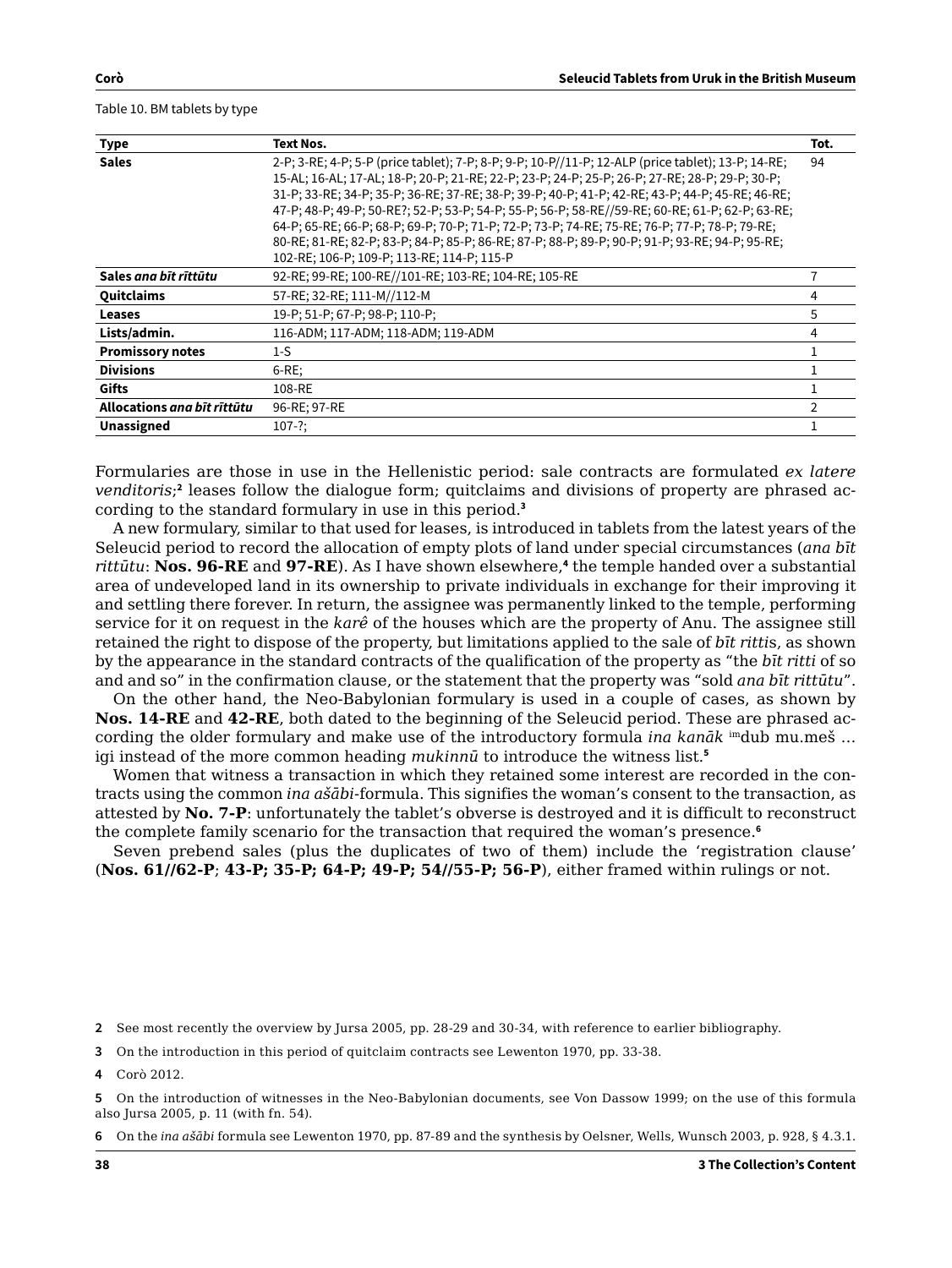## **3.2 Date-groups and Content**

Overall no specific pattern may be observed as for the distribution of the tablets' content among the different acquisition date groups that make up the BM collection. None of them, in fact, deals with a single topic. However, some trends may be noticed.**<sup>7</sup>**

The two larger date-groups (those acquired in 1913 and 1914) frequently include tablets whose parties are individuals belonging to one of the most prominent families of Seleucid Uruk, that of Labaši/Anu-zēru-iddin//Ekur-zākir. As was already noticed since Loftus excavated the first tablets of the collection, he is himself involved in a substantial number of contracts, alongside a number of individuals belonging to either the earlier or the later generations of his family.

The family's interests lay mainly in the prebendary sector:**<sup>8</sup>** approximately 82% of the tablets that belong to the family deal with prebends; the remaining 18% sheds new light on their business in the context of arable land (three contracts) and real estate (seven documents); also the only promissory note of the collection involves a family member.**<sup>9</sup>**

No particular trend may be detected within the group of texts that belong to the 1924 collection, with the exception of the fact that it mainly (though not exclusively) deals with prebends.

A very interesting date-group is represented by tablets accessioned by the BM in the 1920 collection (BM numbers beginning with 114-); it consists of twenty tablets; many among them, dated to the reign of Demetrius I, may be organised into three coherent subgroups:

- 1. the first includes **Nos. 74//75-RE**, **86-RE** and **102-RE**, all written by Anu-iqīšanni/Nanāyaiddin//SLU, who defines himself as a *kalamāh Anu*: the scribal peculiarities of this scribe and his career have been discussed elsewhere**<sup>10</sup>** (see below, chapter on scribes, with relevant bibliography);
- 2. the second includes four tablets (**Nos. 109-P**, **110-P**, and **111//112-P**), all dated to SE 162, in the reign of Alexander Balas: these are the only prebend texts in the 1920 group;
- 3. the third group includes **Nos. 96-RE** and **97-RE**, **99-RE**, **100**//**101-RE**, **103-RE**, **104-RE** and **105-RE**, all dealing with properties either transferred or allocated under conditional circumstances, as discussed in the previous paragraph.

An interesting feature of most of the documents making up the 1920 date group is that they often involve as parties people bearing either Greek or other non-Babylonian names, alongside *sepīru*s and a new profession that I suggest might be a technician of parchment making, i.e. a 'parchment roller' (*magallāya*).**<sup>11</sup>**

## **3.3 Chronological Distribution**

The collection spans the time from the beginning of the Seleucid Era (13 or 14 SE, **No. 2-P**) to the reign of king Alexander Balas (162 SE), with tablets distributed through the reigns of the various Seleucid kings; a gap in the documentation may be observed only between SE 90 (**No. 67-P**) and SE 99 (**No. 68-P**), in the reign of Antiochus III.

Some patterns may be detected looking at the chronological distribution of the tablets among the different acquisition groups. Tablets acquired as part of the 1913 and the 1914 groups span in general the time from the beginning of the Seleucid era to the reign of Seleucus IV: no document in those two groups is later than 132 SE.

**7** A comprehensive study of the museum archaeology of the Hellenistic tablets from Uruk is the object of a forthcoming study by the present author.

**8** See Doty 1977, pp. 189-230; McEwan 1981, 116-117 and more recently Corò 2005a and 2005b. A new study of the family and their business is currently in preparation: see Corò forthcoming b.

**9** Fifty-seven documents may be securely attributed to members of this family; two more may be added, depending on the identification of the Anu-zēru-iddin/Anu-māru-ittannu//Ekur-zākir acting in **Nos. 26-P** and **43-P** as a member of the family.

**10** Corò 2015; see also below, ch. 8.

**11** CAD M/1, s.v. *magallatu*; also on the parchment-roll makers lú*magallatu(a)karrānu*: see Stolper 1985, pp. 74-75, with fn. 20.

**3 The Collection's Content 39**